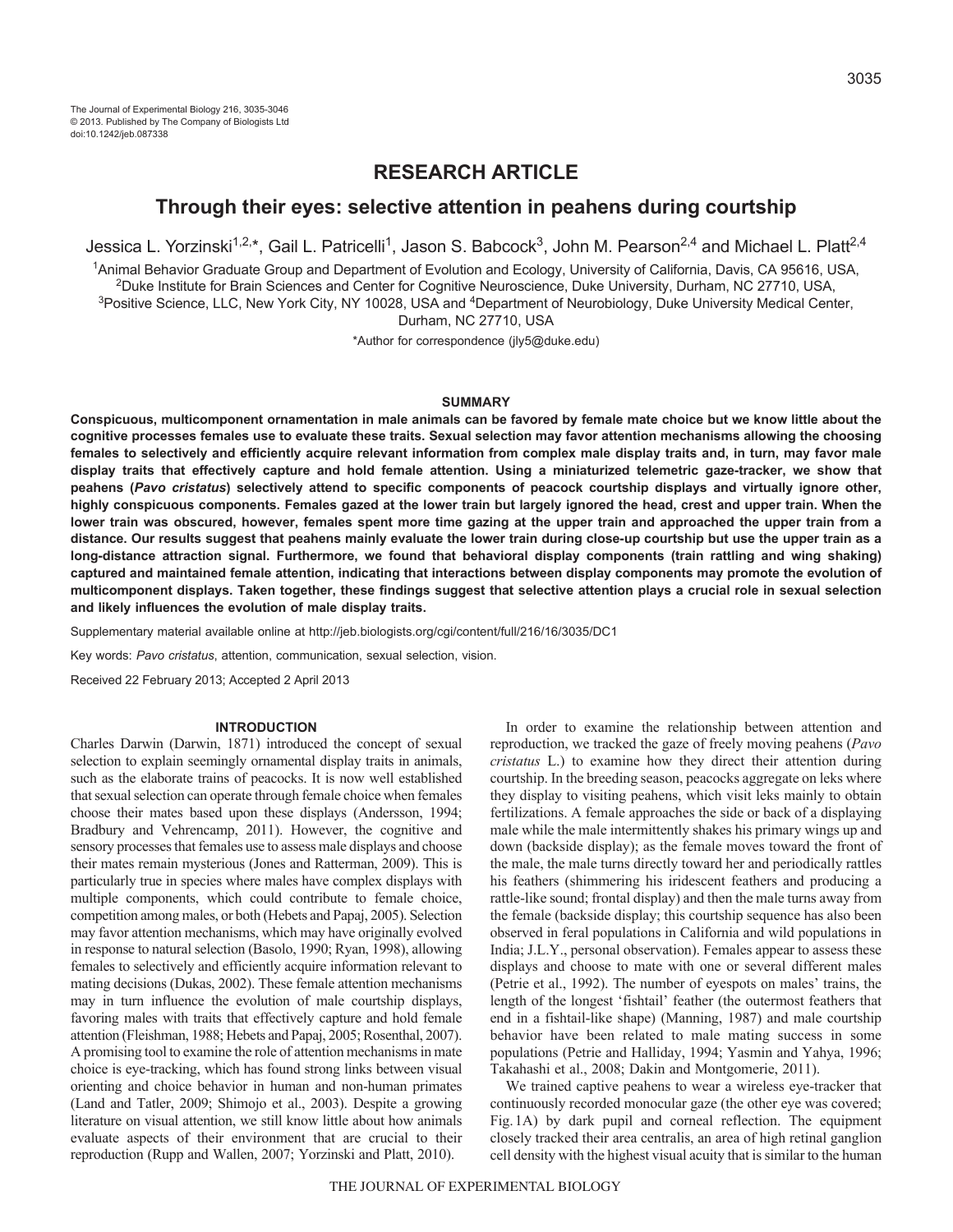

with a patch covering the unrecorded eye. (B)A sample frame from a display clip showing a female looking at a displaying peacock; the yellow dot indicates that the female is looking at the male's body. The eye-tracker records her eye position (upper right of image) and the field of view of her eye.

fovea (Hart, 2002). Because many birds, including peafowl, make eye movements (Martin et al., 2008; Wallman and Letelier, 1993), it was necessary to track gaze rather than only head movements. We tested whether peahens selectively direct their attention toward particular male traits (such as eyespot and fishtail feathers), and if so, whether the behavior of the male or female influences this attention. Furthermore, we examined the distance at which male display components influence female attention.

### **MATERIALS AND METHODS Study site and animal subjects**

We used a head-mounted, telemetric, infrared eye-tracker to study how peahens evaluate courting males in Durham, NC, USA (36.01°N, 79.02°W) from March to May 2010. The birds were housed in outdoor enclosures within a wooded area. The 'male enclosure' (92m perimeter) housed the males and the 'female enclosure' (46m perimeter) housed the females; the two enclosures were ~400m apart so that the males and females could not physically interact with or see each other. The 'testing enclosure' (27m perimeter) and 'holding enclosure' (20m perimeter) were adjacent to the male enclosure. All of the enclosures were completely surrounded by black plastic to prevent birds in the different enclosures from seeing one another.

The birds were purchased between 2008 and 2010 from peafowl breeders across the country or were caught from free-ranging populations in Florida and California. The females in the female enclosure originated from five different sources. The birds were raised by their mothers and were sexually mature. In captivity, the birds were given food and water *ad libitum*. The females had a white plastic leg band on one leg and a metal leg band on their other leg; the males had a metal leg band on one of their legs.

#### **Eye-tracker and calibration technique**

The eye-tracker consisted of a battery pack and transmitter (Iscan, Woburn, MA, USA) connected to a headpiece (designed by Positive Science, LLC, New York, NY, USA). The mass of the battery pack and transmitter was 345g and the mass of the headpiece was 25g (the mean mass  $\pm$  s.e.m. of the peahens was 3.68 $\pm$ 0.13 kg; range 3.0–4.3kg). The headpiece had two cameras: one camera recorded the scene in front of the bird while the other, infrared camera recorded the eye of the bird. The headpiece was attached to a thermoplastic (Patterson Medical Products, Bolingbrook, IL, USA) helmet that was custom molded to fit onto the head of the females (Fig. 1A). The transmitter sent both video images (30 frames  $s^{-1}$ ) to a receiver. The receiver was connected to a DVD recorder (Toshiba D-R410) that recorded the video signals and then passed the signals to a computer (Dell Dimension 2300). The computer processed the video signals with custom eye-tracking software (Iscan) and displayed the videos. A crosshair continuously marked the center of the pupil in real-time (Fig.1B).

We calibrated the eye-tracker using an oculometric approach based on corneal reflections (Fantz, 1958; Hamada, 1984). The eye is similar to a convex spherical mirror such that light will reflect off the cornea with an angle of reflection that equals the angle of incidence. This light creates a corneal reflection (also know as glint, first Purkinje image or corneal reflex), which is a virtual image of the light source created by the cornea (Maurer, 1975). When the corneal reflection from a light source is in the center of the pupil, the optic axis is aligned with that light source [see fig.1 in Hamada (Hamada, 1984)]. The optic axis is offset from the visual axis by less than 5deg in humans (Nagamatsu et al., 2008) and pigeons (McFadden and Reymond, 1985). This method has been successfully used to calibrate human eye-trackers (Hamada, 1984; Smith et al., 2005).

We employed this oculometric approach in peahens by shining a 3mm infrared LED light toward the eye of a peahen when she was wearing the eye-tracker (supplementary material Fig.S1A,B). This light created a corneal reflection on her eye. We then moved the light so that its corneal reflection was aligned with the crosshair marking her pupil center on the video. When she naturally moved her eye to a different position, we moved the infrared light so that it was again aligned with her pupil center. We repeated this process for  $\sim$ 5min so that we had multiple points during which the optic axis of the female was aligned with the light source. We then immediately released the female and conducted the experiment (see 'Training and experimental design').

After the experiment ended, the videos were calibrated offline using the information collected above. The videos (originally 30framess–1 or 60 interlaced fields) were deinterlaced to generate 60fieldss–1 (Turbo.264, Elgato Systems, San Francisco, CA, USA). These were analyzed with custom-designed eye-tracking software (Yarbus, Positive Science, LLC) that used at least three points, which were based on the LED corneal reflections, to calibrate the system. After the system was calibrated in this way, we ran the entire video through this software and a crosshair tracked the estimated point of gaze of the bird in the scene camera in front of her. After the system was calibrated, data from experimental trials consisted of videos of the scene camera with a dot that indicated where the females were looking at each frame (Fig.1B).

We quantified the error associated with our calibration method by throwing pieces of food or other objects (such as a ping pong ball or water bottle cap) toward the ground near the females as they were wearing the eye-tracker (recording from the left eye of the birds; see Appendix, 'Video coding') and measuring the distance between the bird and stimuli (supplementary material Movie1). We employed this relatively unconstrained method to check our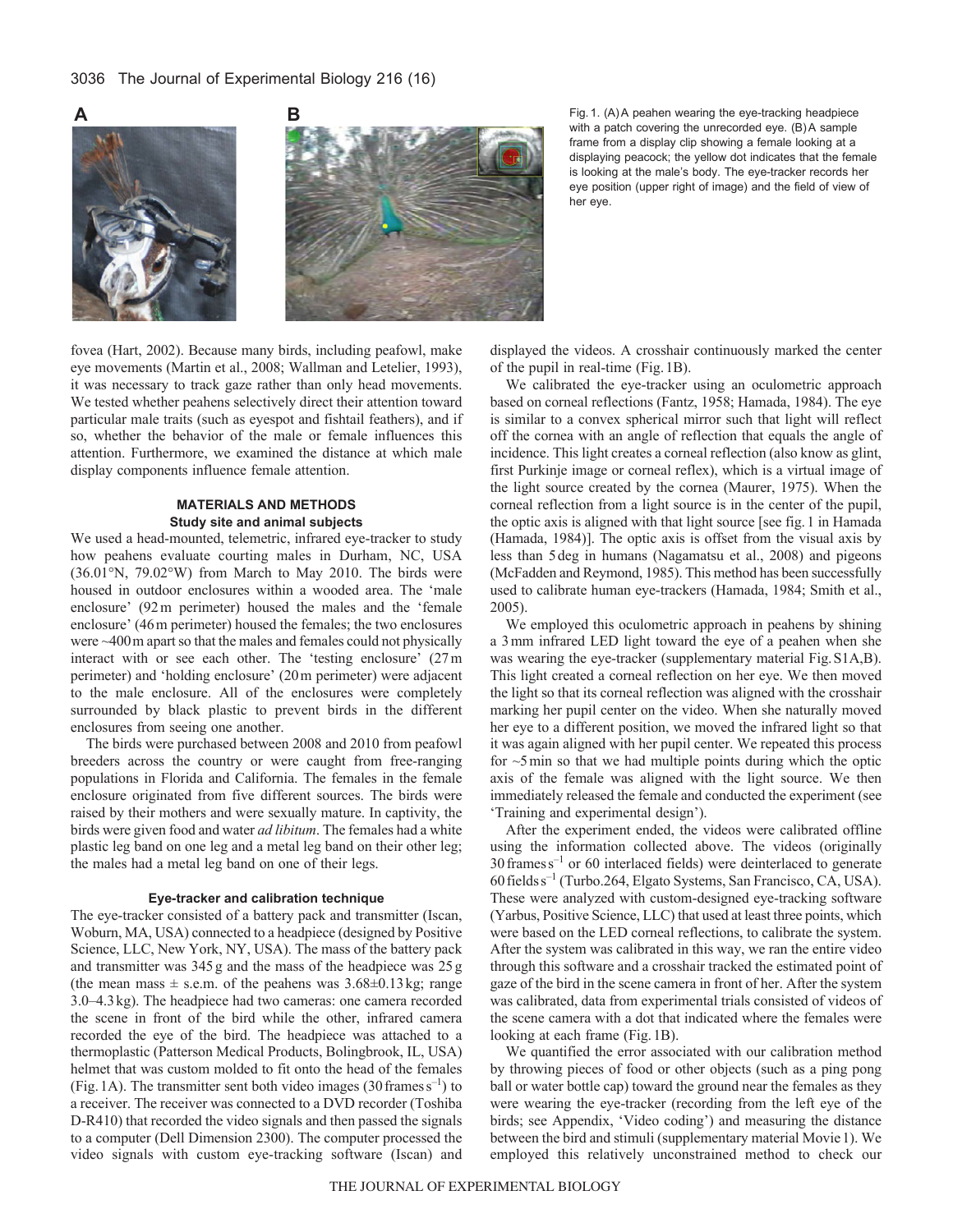calibration accuracy because of difficulty in training peahens to orient to objects on command (as is typically done with monkeys in the laboratory). We performed these calibration tests at different distances (distance between the female and the objects was 116.1±8.8cm, range 28–200cm, 52 trials, *N*=14). When the females immediately oriented toward these objects when they landed on the ground, we assumed that they were fixating on the objects. We then measured the distance between the estimated point of gaze (as determined by the eye-tracking software and then adjusted to correct for parallax errors; see Appendix, 'Video coding') and the actual object as well as the distance between the female and the actual object. These measurements allowed us to calculate the error in degrees. This overall error rate included error associated with imprecision in the calibration and error caused by the offset between the visual and optic axis.

### **Training and experimental design**

We trained females in the female enclosure to wear the eye-tracking equipment. They were trained in daily sessions that lasted ~60min. We first outfitted the females with empty backpacks (MBLDesigns, Benton, AR, USA). After they became habituated to wearing the backpacks, we gradually added weight to the backpacks until the total mass was the same as the actual eye-tracking battery and transmitter. We next habituated the females to wearing headpieces using facsimile eye-tracker headpieces so that multiple females could be trained simultaneously and to avoid damage to the real equipment. We put thermoplastic helmets on the females and gradually added components until they were wearing the entire headpiece. Lastly, we put a black cloth over the eye that was not being recorded with the eye camera so that the female was only obtaining visual information monocularly. By the end of their training, peahens engaged in normal behavior (such as walking, eating and copulating) while wearing the eye-tracker.

We transported peahens from the female enclosure to the holding enclosure at least 1 day before the trials began so that females could habituate to the new area. Two males were transported from the male enclosure to the testing enclosure. For each trial, a female was outfitted with the eye-tracker and the eye-tracker was calibrated. She was then released into the testing enclosure. She was allowed to freely move within this arena for  $\sim$ 1–1.5 h and her gaze was continuously recorded. After this time, the female was removed from the testing enclosure, the eyetracking equipment was removed, and she was transported back to the holding enclosure. A female was only tested once within a given day. Overall, the trials were conducted during different times, days and weather conditions. Four camcorders (Sony SR47) were positioned in the corners of the testing enclosure to continuously record the behavior of the males and female. The video from these camcorders was imported into video editing software (Final Cut Express, Apple) and synchronized with the eye-tracking videos. Video clips were coded and checked for interobserver reliability (see Appendix). We tested 16 females on two to five different days each for a total of 39 trials. Seventeen trials recorded eye movements of the left eye and 22 trials recorded eye movements of the right eye. We used multiple males (*N*=4) as our stimuli. Because of limitations in animal numbers and logistics, were unable to test each female with novel pairs of males. Statistical tests account for multiple testing on each individual by including male and female identity as random effects (see Eqn1 below); but because of this small sample, further studies are needed to determine whether female responses to these males are typical of responses to the population of males.

#### **Measurements and statistical analyses**

We quantified overall gaze patterns using a generalized linear mixed model (GLMM). We examined nine regions of interest (ROI; Fig.2) in the frontal display analysis (body, head and crest, scale feathers, dense feathers, lower eyespots, upper eyespots, lower fishtails, upper fishtails, and legs) and 10 ROIs in the backside display analysis (dense feathers, lower eyespots, upper eyespots, lower fishtails, upper fishtails, legs, black feathers, white feathers, wings, and tail). We modeled the number of counts in each ROI as drawn from an over-dispersed Poisson distribution. That is, the number of fixations in each clip was assumed to depend on the total number of frames in the clip, the size of the ROI and the intrinsic relative attractiveness of each ROI, with fixations arriving independently and identically as a function of time. The rate of the process was given by a linear model with a log link function (as rates must be positive), using ROI as a categorical regressor, male and female identity as zero-mean random effects, and the logarithm of total clip time (in frames) and the logarithm of total ROI size (as a fraction of total average male size) as constant offsets. The last two terms compensate for our expectation that count totals should be proportional to both total available looking time and the size of a given ROI. As a result, the ROI coefficients represent a time- and area-independent measure of ROI attractiveness. Lastly, we excluded two ROIs (head/crest and black feathers from the frontal and backside display models, respectively) that had zero gaze counts in all recorded trials. While it is possible to assign a posterior estimate to these parameters, doing so slowed convergence of the estimation algorithms and skewed the estimation of effect sizes. To control for the possibility that male identity leads to an additional non-independence in trials not captured by the random effects in our GLMM, we also reran this analysis using male as the sampling unit rather than female, using the average of female responses to each male, to confirm that these results are robust to different methods of addressing multiple tests with the same stimuli (supplementary material Table S1).



Fig. 2. The probability that peahens gazed at specific regions of interest (ROIs) in the male's frontal (A) and backside (B,C) display: white, yellow and green shading indicates areas viewed at levels greater than expected by chance, less than expected by chance and not different from chance, respectively. 1, upper fishtails; 2, upper eyespots; 3, lower fishtails; 4, lower eyespots; and 5, dense feathers. In A: 6, head crest and head; 7, scale feathers; 8, body; and 9, legs; in B and C: 6, tail; 7, white feathers; 8, black feathers; 9, wings; and 10, legs.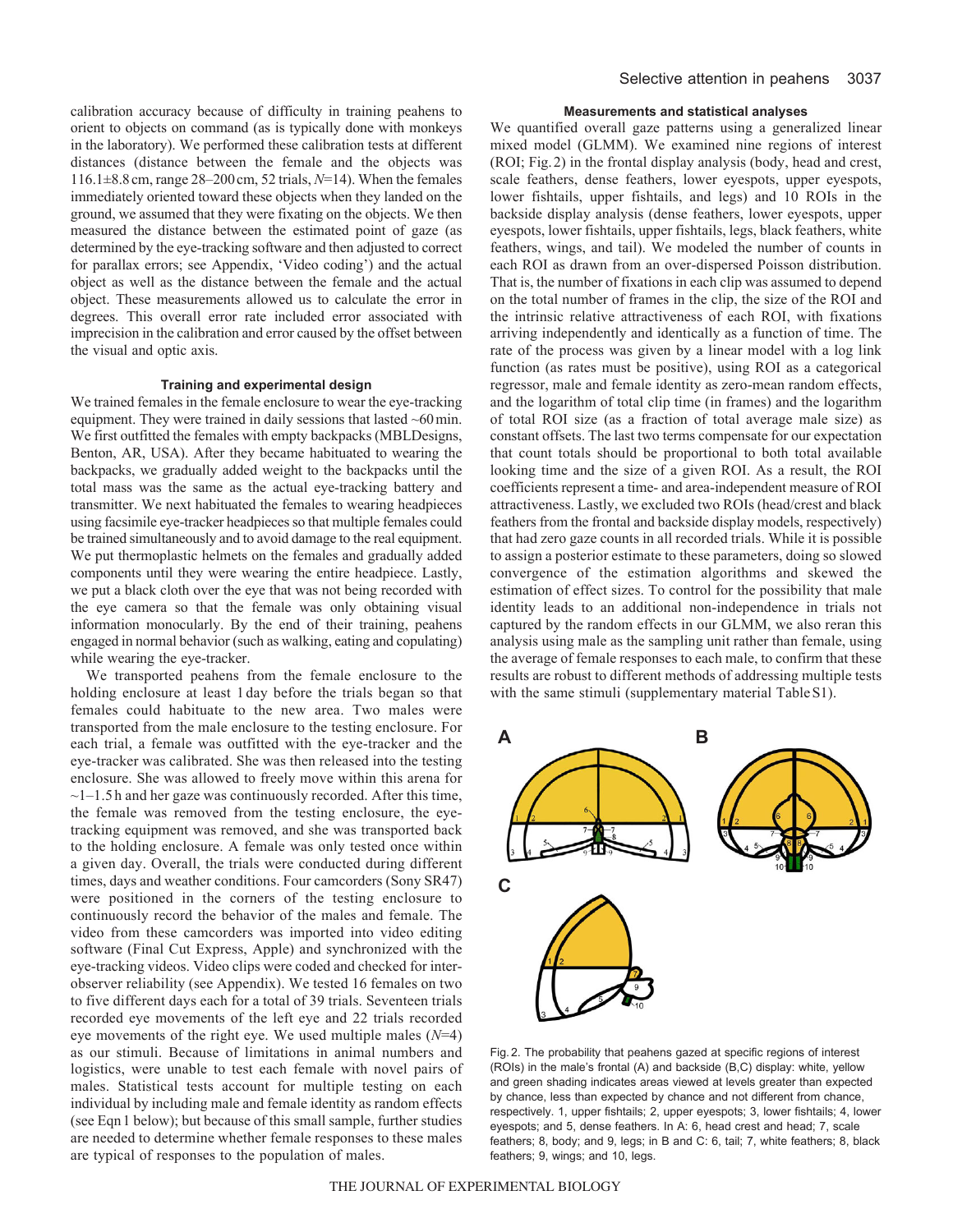More specifically, we modeled frame counts as being drawn from an over-dispersed Poisson distribution:

$$
n_i \sim \text{Poisson}(\lambda_i)
$$

$$
\log(\lambda_i) = \beta_i + \log(N) + \log(a_i/A) + \text{male} + \text{female} + \epsilon \,,\quad (1)
$$

where *n* is the number of frames in which the peahen looked at the given ROI (out of a total of *N*), *ai* is the size of the ROI (in pixels), *A* is the total average size of the ROI across males, ε is the overdispersion noise, and  $B_i$  is a (fitted) attractiveness for each region. The areas and total counts terms are constant offsets and not fitted parameters.

The two log terms compensate for the fact that longer clip times and larger areas should lead to higher counts. Thus, β measures an ROI-intrinsic attractiveness. Male and female are zero-mean Gaussiandistributed random effects. Finally, to investigate effects of visual laterality, we fitted an additional Poisson mixed model with separate regressors for each ROI for each eye (an eye×ROI effect). All other aspects of the model specification were as above. Model fits were performed using Markov Chain Monte Carlo methods in JAGS *via* the rjags package in R. Data, model files and additional plots are available at https://github.com/jmxpearson/peafowl.

We examined whether behaviors (train rattling, male movement, female movement, distance between the female and male, and wing shaking) influenced female gaze. For each behavior, we isolated fields (deinterlaced frames; see above) in which the behavior was occurring and compared these fields with those in which the behavior was not occurring. We categorized the distance between females and males as close if the individuals were 1–2m apart and far if they were 2–3m apart; females were within 1–3m of the males in 90% of display clips (median 1.9m, mean 2.03±0.001m) so we split this distance into two for analysis purposes. We used generalized linear models (PROC MIXED) to examine whether females differed in the amount of time they spent looking at the male display (compared with the environment) with respect to the presence or absence of these behaviors:

$$
T = \text{male} + \text{female} + \text{clip} + \text{treatment} + \varepsilon, \tag{2}
$$

where *T* is the amount of time that females spent looking at male displays (compared with the environment), male and female are fixed effects, clip is the display clip (coded as a zero-mean Gaussian-distributed random effect), treatment is a categorical variable coding whether the behavior was occurring or not, and ε is Gaussian noise.

Because we found that females spent more time looking at frontal male displays when males were rattling their feathers and at backside male displays when males were shaking their wings and moving (see Results), we conducted a follow-up test to further examine this effect. We calculated the amount of time females spent looking at the male display immediately before, during and after rattling or shaking moments using contrasts within our generalized linear models. The pre- and post-rattle/shake sample periods were of the same duration as the rattling/shaking with which they were associated. For example, if the rattling lasted 30s, then the pre- and post-rattle sample periods were 30s each. If the post-rattling moment of one rattling bout overlapped with the pre-rattling moment of a second rattling bout, the amount of time was equally divided between them to create mutually exclusive time periods. The results were similar for the pre- and during rattle/shake comparison when the pre-rattle/shake periods only included the one frame immediately before the male began rattling his feathers or

shaking his wings. We used generalized linear models (PROC MIXED) to examine whether females differed in the amount of time they spent looking at the male display with respect to the pre-, during and post-rattle/shake periods; the model was the same as Eqn2 except that clip is the particular bout within a display clip and treatment is a categorical variable coding the time period (pre, during and post).

Because only some of the peahens copulated, we were unable to analyze female gaze patterns with respect to final mating decisions. All statistics were performed with SAS (SAS Institute), Minitab or R; means  $\pm$  s.e.m. are reported. When our data did not meet the assumptions underlying parametric statistics, we performed nonparametric tests instead.

#### **Upper train experiments**

We also tested the hypothesis that the upper train of peacocks serves as an attraction signal in obscured environments. Because dense vegetation can obscure the lower train of a peacock in the bird's native habitat (J.L.Y., personal observation) (Yorzinski and Anoop, 2013) (supplementary material Fig.S2B), we performed trials in which we obscured the lower part of male trains and therefore mimicked the natural situation in which peahens would only be able to see the upper train from a distance. In these trials, we placed the females close to the stimuli so that we could obtain accurate gaze measurements and we recorded their gaze (recording from the left eye of the birds and correcting for parallax errors by measuring the distance between the bird and stimuli) in March 2012. Peahens were presented with the lateral train (i.e. the right half of a peacock train; supplementary material Fig.S2C), the lateral branches of a tree (i.e. the right half of a tree; supplementary material Fig.S2D), the lateral upper train (i.e. the right upper region of a peacock train; supplementary material Fig.S2E), and the lateral upper branches of a tree (i.e. the right upper region of a tree; supplementary material Fig.S2F). We only presented the right side of the peacock train (as opposed to presenting both sides of the train as we did in the behavioral tests of the upper train experiments; see below) so that we did not also need to present an artificial peacock body during the presentations where the lower train was visible. The artificial train was constructed by gluing together a column of seven eyespot feathers and a fishtail feather and then seven of these feather columns were arranged in a semicircle. An eighth feather column was added to the bottom of the semicircle that consisted of a fishtail feather along with dense feathers. These feathers were attached to a tripod so that the height of the longest fishtail feather was 1.5m from the ground; this feather arrangement mimicked the appearance of a peacock's right half of a train and included a similar number of feathers to that found in a real male's train. The feathers were all in good condition (i.e. their shafts and vanes were undamaged). The branches were constructed by horizontally attaching four branches (~1.3m long) to a PVC pipe; two of the braches were in the region where a lower train would be located (25–40cm high) and the other two branches were in the region where an upper train would be located (100–120 cm high). During trials in which only the upper region of the stimuli was presented, a black sheet (0.80m tall and 2.6m wide) obscured the lower region of the stimuli. Two different peacock trains and two different branches were used as stimuli.

For each upper train eye-tracking trial, a peahen was placed 2.1m in front of one of the stimuli (randomly selected) in a testing cage  $(5.7\times4 \text{ m})$ , allowed to view the stimulus for 3 min, and then temporarily removed from the enclosure; this process was repeated four times until the peahen was exposed to all four stimuli. We determined the amount of time each female spent looking within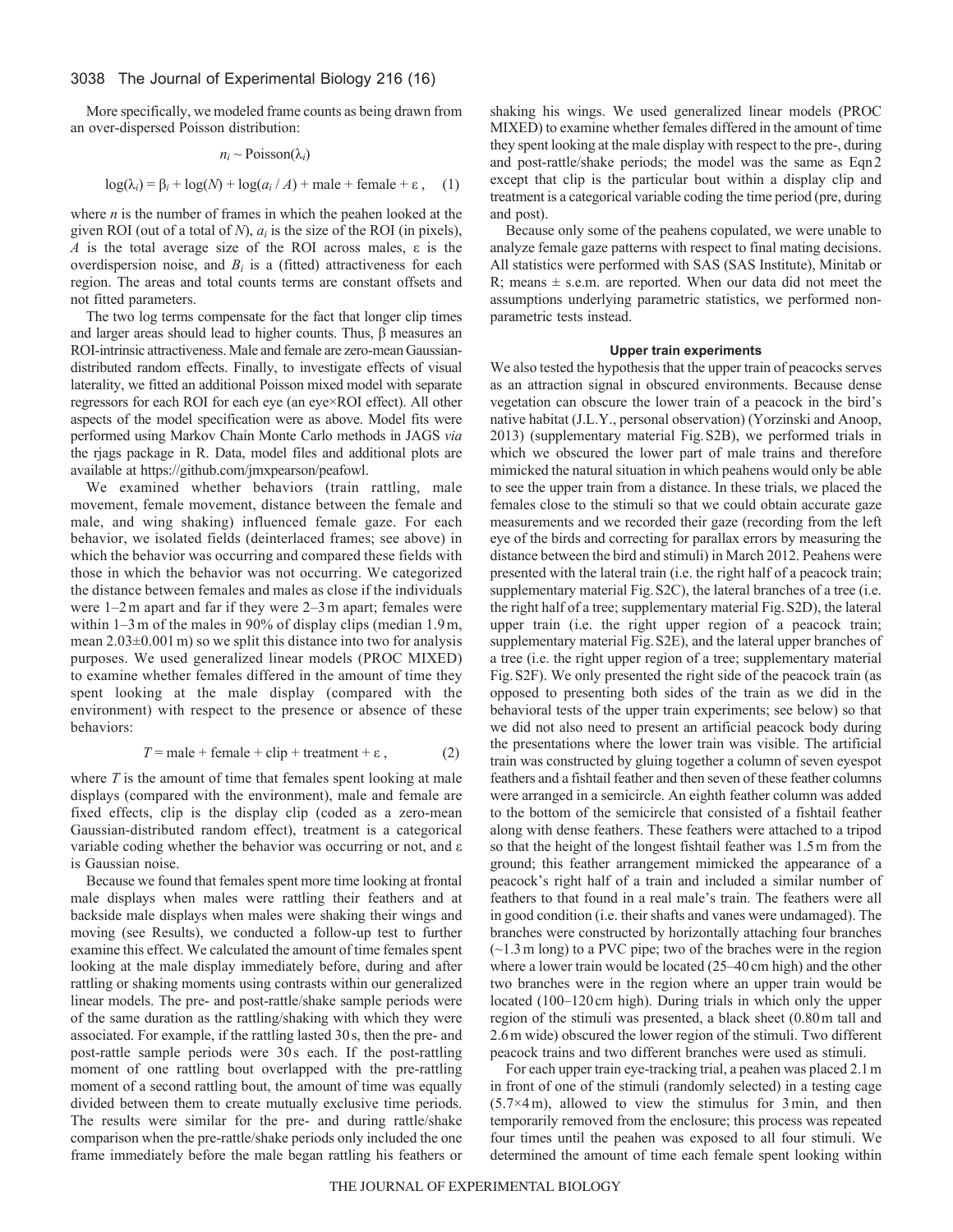5deg of the upper train, lower train, upper branches and lower branches (upper regions were defined as areas above 0.8m and lower regions were defined as areas below 0.8m) for the first minute of each stimulus presentation [peahens spent about 1min (45.9±4.9s, range 0.1–401.5s) assessing natural peacock frontal displays when they were wearing the eye-tracker]. We tested *a priori* predictions to evaluate the amount of time females spent looking at the upper and lower regions of the train/branches and performed hypothesis tests to examine whether females spent more or less time looking at the designated regions. In particular, we compared the amount of time peahens spent looking at (1) the upper regions of the lateral upper train and the lateral upper branches, (2) the upper regions of the lateral upper train and the lateral full train, and (3) the lower regions of the lateral full train and the lateral full branches. We ran two linear models (PROC MIXED), similar to Eqn2, with female as a fixed effect and treatment as the type of stimuli presented (lateral train, lateral upper train, lateral branches and lateral upper branches), and clip as the particular version of the stimuli that was presented; the dependent variable was the amount of time females spent looking at the upper portion of the stimuli or the lower portion of the stimuli.

In addition, we examined the role of the upper train by analyzing the behavior of the females in February 2012. Peahens were presented with an artificial upper train of a peacock (treatment; supplementary material Fig. S2G) or branches (control; supplementary material Fig.S2H). We did not use eye-trackers in these trials because the eye-tracking errors would have been too large (given the distance between the females and the stimuli) to make accurate gaze measurements. The artificial trains were constructed in a similar manner to those used in the eye-tracking tests of upper train experiments (see above). The artificial upper trains were constructed by gluing together a column of six eyespot feathers and a fishtail feather; 11 of these feather columns were then arranged in a semicircle. These feathers were attached to a tripod so that the height of the longest fishtail feather was 1.5m from the ground; this feather arrangement mimicked the appearance of a peacock's upper train. The branches were constructed by attaching two branches to the tripod so that the tops of the branches were 1.5m from the ground. Two different peacock trains and two different branches were used as stimuli. The tripod was placed on the ground and obscured behind a black sheet (0.80m tall and 2.6m wide). For each trial, a peahen was released into the middle of an enclosure  $(15\times4.2 \text{ m})$  that contained the upper train or the branches (randomized across trials), which were located on either the right or left end of the enclosure (randomized across trials). The peahens were allowed to move within the enclosure for 10min. Based on video recordings of the trials, we calculated the latency to approach to within 1m, the number of times females approached to within 1m, and the amount of time females spent within 1m of the stimuli. We ran three linear models (PROC MIXED), similar to Eqn2, with treatment as the type of stimuli presented (upper train or upper branches) and clip as the particular version of the stimuli that was presented; the dependent variables were latency to approach to within 1 m, the number of times females approached to within 1 m, and the amount of time females spent within 1m of the stimuli.

## **RESULTS AND DISCUSSION Validation**

We found that females deploy their overt attention to specific types of stimuli that are relevant to the current behavioral context. Peahens oriented their gaze directly toward stimuli (such as food and small objects that were thrown in front of them) in non-mating contexts with minimal error (mean  $\pm$  s.e.m. 3.90 $\pm$ 0.39 deg, range

1.75–5.87deg, *N*=14; supplementary material Fig.S1C, Movie1) and these errors in our eye-tracking system are similar to those in human eye-trackers (Duchowski, 2003). The females made corrective saccades (a second saccade that moves the gaze closer to the target) (Becker and Fuchs, 1969) during 15.4% of these error tests and were therefore adjusting their gaze to orient directly toward the stimuli. Furthermore, peahens specifically directed their gaze toward a potential predator (taxidermy raccoon; supplementary material Fig.S2A) that was elevated above the ground (supplementary material Movie2). They gazed toward the predator in all trials and spent more time looking at the predator and made more fixations on the predator (Table1A) than they did toward the same area before the predator was revealed (supplementary material Fig.S1D). Based on this evidence that females look at food items and predator models, we take the female's gaze as an indication of the behavioral relevance of the visual features to which she orients.

Six females copulated with males, seven females avoided copulation attempts, and the remainder of the females displayed neither of these behaviors because the males did not attempt copulations. These results suggest that the eye-tracker does not prevent the females from engaging in natural breeding activities. For all 39 trials, we isolated all display clips in which males displayed with their trains erect while directly facing the females (frontal display). We then isolated clips immediately before and after these frontal display clips when the males displayed while facing away from the female (backside display). We identified 105 frontal display clips (Fig.1B) and 114 backside display clips that involved four males and 12 females, and we used this set of clips in all analyses. Tests with a larger sample of males with more variable display traits may help to determine how females discriminate among potential mates based on variation in their display traits. Male peacocks on leks in their native habitat are often dispersed across a large area in tall vegetation (J.L.Y., personal observation) and females may therefore commonly assess males individually or in small groups, which is similar to our experimental set-up. Because a displaying male covers a wide area (approximate height and width of a displaying male, 1.7 and 2.7m, respectively) and the females were usually within 1–3m of the displaying males, the eye-tracking error (see above) did not likely systematically bias our results.

## **Selective attention**

When males were performing the frontal display (Fig. 3), peahens spent 27.5% of the time looking at the displaying male and 63.6% of the time looking at the environment (including the other male in the lek, who was performing the frontal display to the female in only one of the 105 frontal display clips). Only a small portion of their gaze records (8.9%) could not be analyzed as a result of sun glare, poor transmission or other technical problems. When males were performing the backside display, peahens spent 21.3% of the time looking at the displaying male and 63.4% of the time looking at the environment. Given that females spent less than one-third of their time gazing at the displaying male, it is not surprising that females often appear to human observers as coy and uninterested in males (Darwin, 1871).

When females were gazing at the male display (frontal and backside), however, they actively directed their attention to specific male traits (Figs2, 4; supplementary material Movie 3). Compared with chance expectation when females were viewing the frontal display, peahens spent significantly more time looking at the lower eyespots, lower fishtails, dense feathers and legs. They spent less time looking at the scale feathers, upper eyespots, upper fishtails and head and crest than expected by chance; the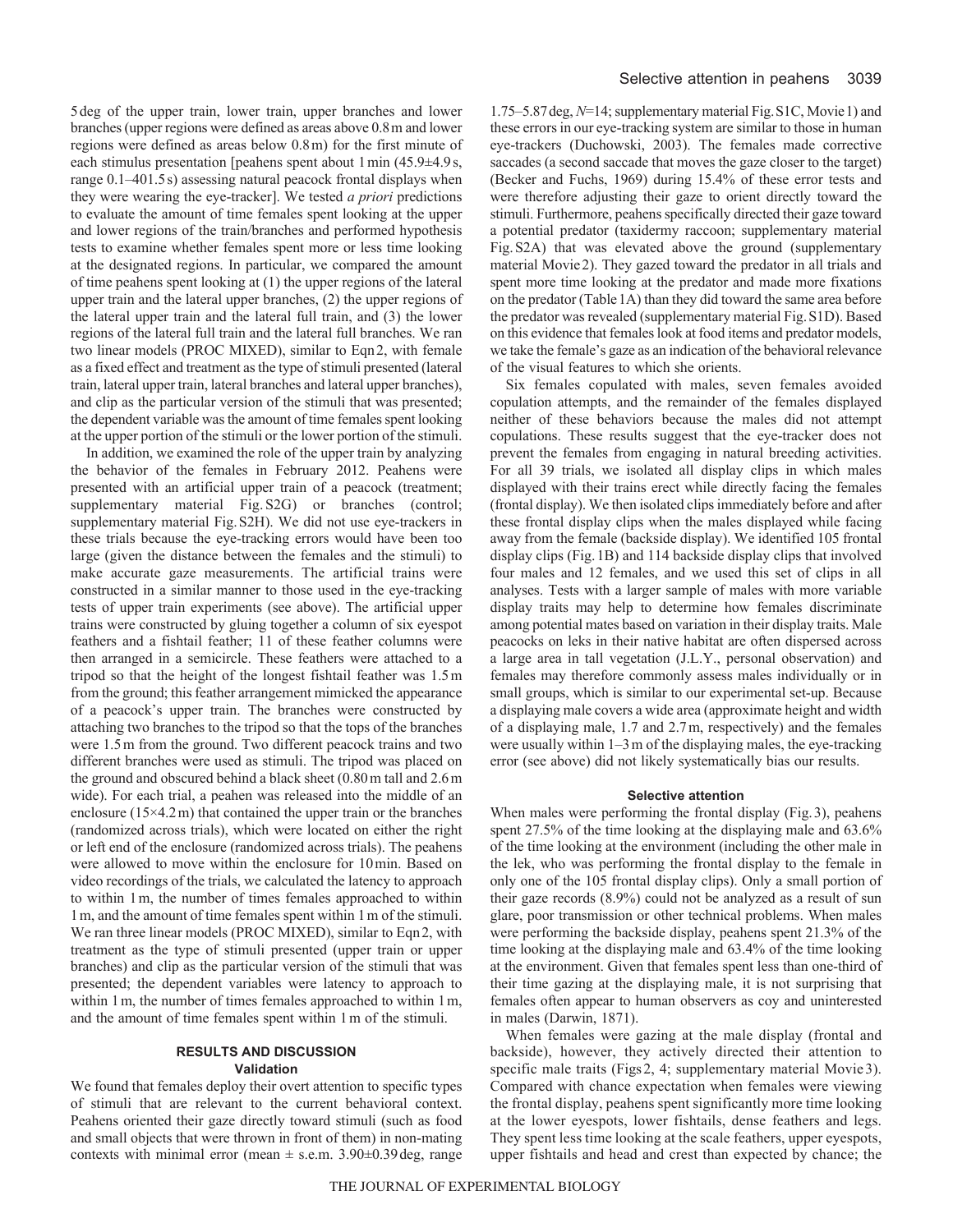| Table 1. Summary of experiments and statistical tests performed |
|-----------------------------------------------------------------|
|-----------------------------------------------------------------|

|                                               | <b>Table 1. Califfice y or experimente and etationed testo perform</b>                                  |                |                |                          |                          |             |                  |
|-----------------------------------------------|---------------------------------------------------------------------------------------------------------|----------------|----------------|--------------------------|--------------------------|-------------|------------------|
| <b>Behavioral test</b>                        | Statistical test                                                                                        | Test statistic | Ν              | Num. d.f.                | Den. d.f.                | P           | Figure           |
| A Predator presentation experiment            |                                                                                                         |                |                |                          |                          |             |                  |
| Time looking at predator                      | Wilcoxon signed rank                                                                                    | 36.0           | 8              |                          |                          | $0.014*$    | S <sub>1</sub> D |
| Number of fixations                           | Wilcoxon signed rank                                                                                    | 36.0           | 8              | $\overline{\phantom{0}}$ | $\overline{a}$           | $0.014*$    | S <sub>1</sub> D |
| B Eye-tracker effects experiment              |                                                                                                         |                |                |                          |                          |             |                  |
| Head height                                   | Mann-Whitney                                                                                            | 142.0          | 24             |                          |                          | 0.66        | S <sub>1</sub> E |
| <b>Head tilt</b>                              | Wilcoxon signed rank                                                                                    | 9.0            | $\overline{7}$ |                          | $\qquad \qquad -$        | 0.79        |                  |
|                                               |                                                                                                         |                |                | $\qquad \qquad -$        | $\overline{\phantom{0}}$ |             |                  |
| Locomotion                                    | Mann-Whitney                                                                                            | 123.0          | 24             | $\overline{\phantom{0}}$ |                          | 0.13        |                  |
| C Male movement experiment                    |                                                                                                         |                |                |                          |                          |             |                  |
| Frontal display                               | Generalized linear model: F test                                                                        | 46.75          | 12             | $\mathbf{1}$             | 105                      | $< 0.0001*$ |                  |
| Backside display                              | Generalized linear model: F test                                                                        | 3.53           | 11             | $\mathbf{1}$             | 76                       | 0.064       |                  |
|                                               |                                                                                                         |                |                |                          |                          |             |                  |
| D Upper train: gaze response experiment       |                                                                                                         |                |                |                          |                          |             |                  |
| Lower train gaze                              | Generalized linear model: F test                                                                        | 8.21           | 17             | 3                        | 46                       | $0.0002*$   |                  |
| Train vs control                              | Generalized linear model:                                                                               | 4.88           | 17             | $\mathbf{1}$             | 46                       | $0.032*$    | S <sub>3</sub> A |
|                                               | Contrast: F test                                                                                        |                |                |                          |                          |             |                  |
| Upper train gaze                              | Generalized linear model: F test                                                                        | 11.43          | 17             | 3                        | 46                       | $< 0.0001*$ |                  |
| Lower train visible vs                        | Generalized linear model:                                                                               | 13.03          | 17             | $\mathbf{1}$             | 46                       | $0.0008*$   | S3B              |
|                                               | Contrast: F test                                                                                        |                |                |                          |                          |             |                  |
| lower train obscured                          |                                                                                                         |                |                |                          |                          |             |                  |
| Lower train obscured                          | Generalized linear model:                                                                               | 25.00          | 17             | $\mathbf{1}$             | 46                       | $< 0.0001*$ | S3B              |
| vs control                                    | contrast: F test                                                                                        |                |                |                          |                          |             |                  |
|                                               |                                                                                                         |                |                |                          |                          |             |                  |
| E Upper train: behavioral response experiment |                                                                                                         |                |                |                          |                          |             |                  |
| Latency to approach                           | Generalized linear model: F test                                                                        | 9.87           | 22             | $\mathbf{1}$             | 18                       | $0.0056*$   | S <sub>3</sub> C |
| Visits to train                               | Generalized linear model: F test                                                                        | 3.50           | 22             | $\mathbf{1}$             | 18                       | 0.078       | S <sub>3</sub> D |
| Time near train                               | Generalized linear model: F test                                                                        | 11.35          | 22             | $\mathbf{1}$             | 18                       | $0.0034*$   | S <sub>3</sub> C |
|                                               |                                                                                                         |                |                |                          |                          |             |                  |
| F Gazing at male experiment                   |                                                                                                         |                |                |                          |                          |             |                  |
| Frontal display                               |                                                                                                         |                |                |                          |                          |             |                  |
| Train rattling                                | Generalized linear model: F test                                                                        | 27.76          | 12             | $\mathbf{1}$             | 94                       | $< 0.0001*$ |                  |
| Male movement                                 | Generalized linear model: F test                                                                        | 0.29           | 12             | $\mathbf{1}$             | 75                       | 0.59        |                  |
| Female movement                               | Generalized linear model: F test                                                                        | 0.24           | 12             | $\mathbf{1}$             | 83                       | 0.63        |                  |
| <b>Distance</b>                               | Generalized linear model: F test                                                                        | 7.76           | 12             | $\mathbf{1}$             | 22                       | $0.011*$    |                  |
| Backside display                              |                                                                                                         |                |                |                          |                          |             |                  |
| Wing shaking                                  | Generalized linear model: F test                                                                        | 21.97          | 11             | $\mathbf{1}$             | 59                       | $< 0.0001*$ |                  |
| Train rattling                                | Generalized linear model: F test                                                                        | 1.32           | 11             | $\mathbf{1}$             | 17                       | 0.27        |                  |
| Male movement                                 | Generalized linear model: F test                                                                        | 4.08           | 11             | $\mathbf{1}$             | 105                      | $0.046*$    |                  |
| Female movement                               | Generalized linear model: F test                                                                        | 0.71           | 11             | $\mathbf{1}$             | 94                       | 0.40        |                  |
| <b>Distance</b>                               | Generalized linear model: F test                                                                        | 2.52           | 10             | $\mathbf{1}$             | 9                        | 0.15        |                  |
|                                               |                                                                                                         |                |                |                          |                          |             |                  |
| G Timing experiment                           |                                                                                                         |                |                |                          |                          |             |                  |
| Overall                                       |                                                                                                         |                |                |                          |                          |             |                  |
| Train rattling                                | Generalized linear model: F test                                                                        | 54.89          | 12             | $\overline{c}$           | 1752                     | $< 0.0001*$ |                  |
| Wing shaking                                  | Generalized linear model: F test                                                                        | 5.88           | 11             | $\overline{c}$           | 89                       | $0.004*$    |                  |
| Male movement                                 | Generalized linear model: F test                                                                        | 1.33           | 11             | $\overline{2}$           | 724                      | 0.27        |                  |
|                                               |                                                                                                         |                |                |                          |                          |             |                  |
| Before vs during                              |                                                                                                         |                |                |                          |                          |             |                  |
| Train rattling                                | Generalized linear model:                                                                               | 107.50         | 12             | $\mathbf{1}$             | 1752                     | $< 0.0001*$ | 5A               |
|                                               | contrast: F test                                                                                        |                |                |                          |                          |             |                  |
| Wing shaking                                  | Generalized linear model:                                                                               | 9.75           | 11             | $\mathbf{1}$             | 89                       | $0.002*$    | 5B               |
|                                               | contrast: F test                                                                                        |                |                |                          |                          |             |                  |
|                                               |                                                                                                         |                |                |                          |                          |             |                  |
| During vs after                               |                                                                                                         |                |                |                          |                          |             |                  |
| Train rattling                                | Generalized linear model:                                                                               | 40.65          | 12             | $\mathbf{1}$             | 1752                     | $< 0.0001*$ | 5A               |
|                                               | contrast: F test                                                                                        |                |                |                          |                          |             |                  |
| Wing shaking                                  | Generalized linear model:                                                                               | 0.33           | 11             | $\mathbf{1}$             | 89                       | 0.57        | 5B               |
|                                               | contrast: F test                                                                                        |                |                |                          |                          |             |                  |
|                                               |                                                                                                         |                |                |                          |                          |             |                  |
| Before vs after                               |                                                                                                         |                |                |                          |                          |             |                  |
| Train rattling                                | Generalized linear model:                                                                               | 15.54          | 12             | $\mathbf{1}$             | 1752                     | $< 0.0001*$ | 5A               |
|                                               | contrast: F test                                                                                        |                |                |                          |                          |             |                  |
| Wing shaking                                  | Generalized linear model:                                                                               | 4.69           | 11             | $\mathbf{1}$             | 89                       | 0.033       | 5B               |
|                                               | contrast: F test                                                                                        |                |                |                          |                          |             |                  |
|                                               |                                                                                                         |                |                |                          |                          |             |                  |
|                                               | An asterisk indicates that the result is significant, adjusting for false discovery rates if necessary. |                |                |                          |                          |             |                  |

Num., numerator; Dom., denominator.

amount of time they spent looking at the body was not different from that expected by chance (Fig. 2A, Table2). When females were viewing the backside display, they spent significantly more time looking at the wings, lower eyespots, lower fishtails and dense feathers, and significantly less time looking at the upper eyespots, upper fishtails, black feathers, white feathers and tail; the amount of time they spent looking at the legs was similar to that expected by chance (Fig. 2B,C, Table 2). The results were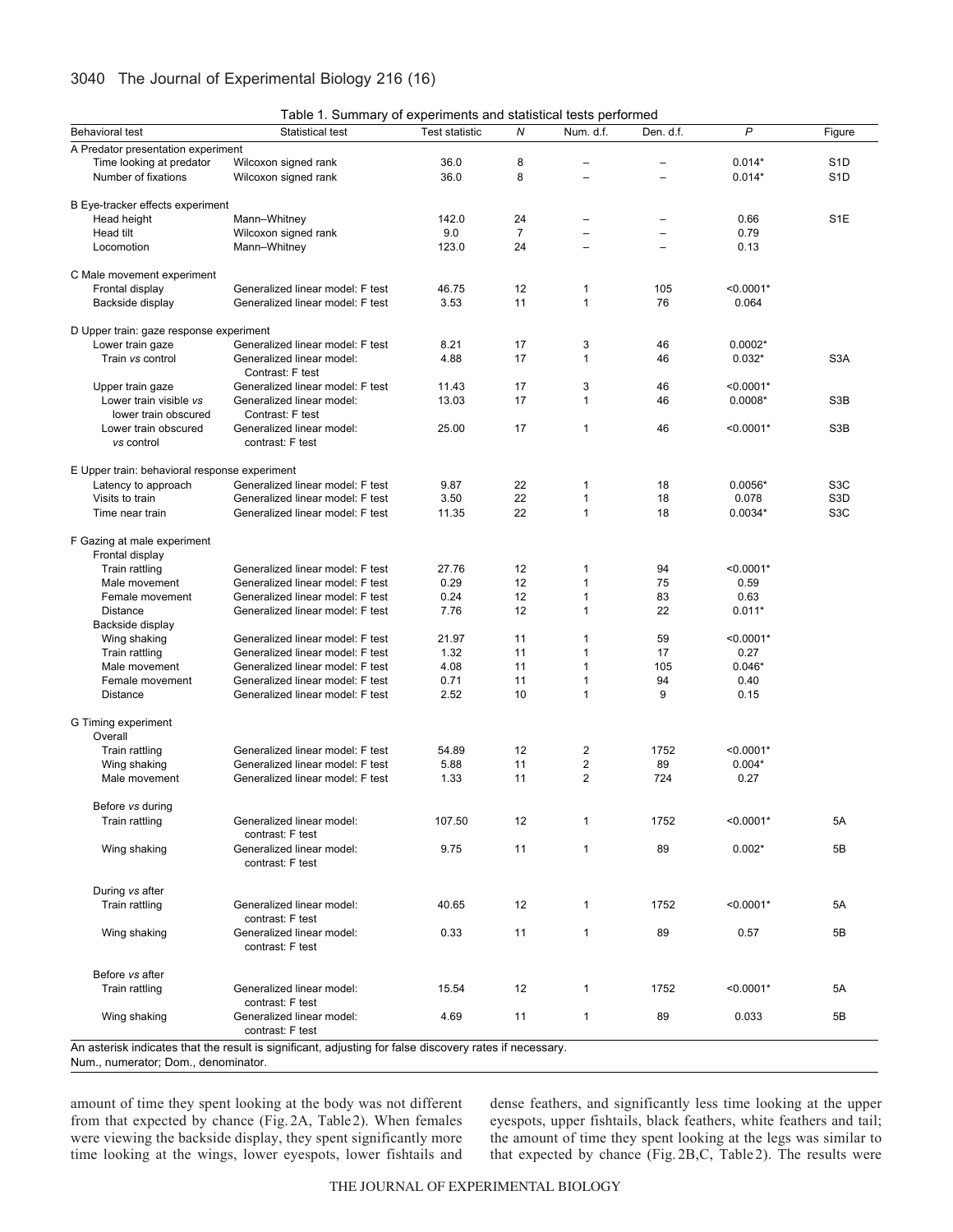

Fig. 3. Peahens wearing the eye-tracker exhibit natural mating behavior by evaluating displaying males.

similar when this analysis was rerun using male as the statistical unit (supplementary material TableS1).

Females were surprisingly consistent in the amount of time they viewed different male traits (supplementary material TableS2). Variation among females was much smaller than the effect of ROIs in the frontal (median standard deviation 0.45, 95% confidence

## Selective attention in peahens 3041

interval 0.03–1.03) and backside (median standard deviation 0.32, 95% confidence interval 0.01–0.99) displays. Compared with variation among females, the variation among males was roughly twice as large in the frontal (median standard deviation 0.92, 95% confidence interval 0.17–2.91) and backside (median standard deviation 0.71, 95% confidence interval 0.13–3.22) displays. This suggests that variability in female gaze patterns was driven more by male identity than by variation in females' gaze behavior. Females also viewed males similarly regardless of which eye was assessing the male (Table2; only one eye could be recorded because of equipment limitations), which was unexpected given that other galliformes exhibit eye laterality during courtship (Rogers et al., 1985).

Because females spent less than 5% of their time gazing at the upper eyespots (Table2), it seems unlikely that accurate assessment of the total number of eyespots was a priority but brief glances at the upper eyespots may have been sufficient for females to detect large deficiencies in eyespot number and thus avoid mating with males that did not meet minimum requirements (Dakin and Montgomerie, 2011). Alternatively, the number of eyespots in the lower train may be correlated with the overall number of eyespots and females may therefore not need to assess eyespots in the upper regions. Because peahens that were viewing the frontal display gazed

> Fig. 4. Scanpaths of three different females showing visual assessment of the male's frontal (A–C) and backside (D–F) display; the size of the black circles indicates the amount of time females spent looking at each location.



THE JOURNAL OF EXPERIMENTAL BIOLOGY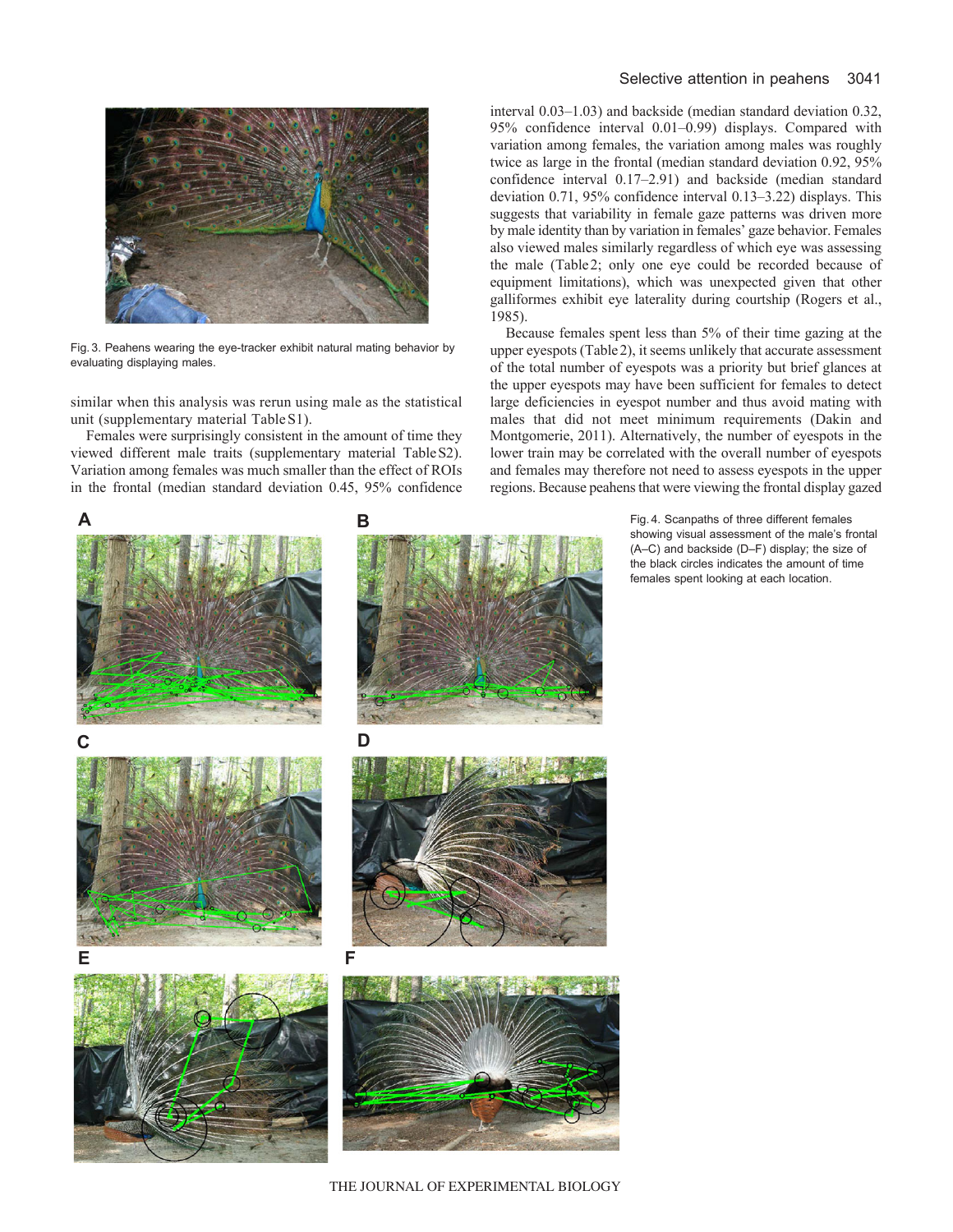|                 |                       | Both eyes            |                   |         | Left eye             |          |         | Right eye            |         |         |
|-----------------|-----------------------|----------------------|-------------------|---------|----------------------|----------|---------|----------------------|---------|---------|
|                 |                       | <b>B</b> coefficient |                   |         | <b>B</b> coefficient |          |         | <b>B</b> coefficient |         |         |
|                 | ROI                   | (median)             | 2.50%             | 97.50%  | (median)             | 2.50%    | 97.50%  | (median)             | 2.50%   | 97.50%  |
| Frontal         |                       |                      |                   |         |                      |          |         |                      |         |         |
|                 | Body                  | 0.13                 | $-0.55$           | 0.81    | 0.67                 | $-0.70$  | 2.01    | 0.45                 | $-0.75$ | 1.58    |
|                 | Head/crest            |                      | $\qquad \qquad -$ |         | -                    |          | -       | $\qquad \qquad -$    |         |         |
|                 | Scale feathers        | $-1.90$              | $-2.86$           | $-1.02$ | $-0.35$              | $-1.89$  | 1.04    | $-2.82$              | $-4.97$ | $-1.27$ |
|                 | Legs                  | 1.19                 | 0.46              | 1.84    | 1.96                 | 0.67     | 3.21    | 1.11                 | 0.00    | 2.21    |
|                 | Dense feathers        | 3.00                 | 1.85              | 3.73    | 3.34                 | 2.13     | 4.50    | 2.76                 | 1.79    | 3.74    |
|                 | Lower eyespots        | 3.51                 | 3.04              | 4.35    | 3.54                 | 2.47     | 4.75    | 3.63                 | 2.73    | 4.59    |
|                 | Lower fishtails       | 3.16                 | 2.68              | 3.62    | 3.65                 | 2.50     | 4.81    | 2.96                 | 1.96    | 3.90    |
|                 | Upper eyespots        | $-3.67$              | $-4.43$           | $-2.92$ | $-5.52$              | $-7.07$  | $-4.00$ | $-2.41$              | $-3.53$ | $-1.35$ |
|                 | Upper fishtails       | $-5.42$              | $-6.39$           | $-4.50$ | $-8.78$              | $-11.69$ | $-6.45$ | $-4.00$              | $-5.13$ | $-2.82$ |
| <b>Backside</b> |                       |                      |                   |         |                      |          |         |                      |         |         |
|                 | <b>Black feathers</b> |                      | -                 |         |                      |          |         |                      |         |         |
|                 | White feathers        | $-2.00$              | $-3.23$           | $-0.97$ | $-1.86$              | $-4.48$  | 0.43    | $-1.45$              | $-3.13$ | 0.11    |
|                 | Wings                 | 2.19                 | 1.21              | 2.90    | 1.71                 | 0.00     | 3.40    | 2.89                 | 1.69    | 4.24    |
|                 | Tail                  | $-6.45$              | $-9.22$           | $-4.36$ | $-11.86$             | $-20.87$ | $-5.19$ | $-5.32$              | $-8.28$ | $-3.02$ |
|                 | Legs                  | $-0.64$              | $-1.68$           | 0.43    | $-1.11$              | $-3.62$  | 1.38    | 0.00                 | $-1.58$ | 1.56    |
|                 | Dense feathers        | 4.06                 | 3.28              | 4.87    | 5.06                 | 3.63     | 6.58    | 4.12                 | 2.85    | 5.34    |
|                 | Lower eyespots        | 5.10                 | 4.34              | 6.16    | 4.99                 | 3.63     | 6.40    | 5.93                 | 4.78    | 7.14    |
|                 | Lower fishtails       | 4.17                 | 3.45              | 5.13    | 5.42                 | 3.95     | 6.79    | 4.33                 | 3.10    | 5.57    |
|                 | Upper eyespots        | $-2.60$              | $-3.59$           | $-1.60$ | $-3.11$              | $-5.50$  | $-1.07$ | $-1.58$              | $-2.89$ | $-0.24$ |
|                 | Upper fishtails       | $-3.73$              | $-5.03$           | $-2.59$ | $-4.63$              | $-7.33$  | $-2.00$ | $-2.97$              | $-4.71$ | $-1.45$ |
|                 |                       |                      |                   |         |                      |          |         |                      |         |         |

Table2. Model coefficients and confidence intervals for the generalized linear mixed model (Eqn 1)

Coefficients are contributions of each ROI to log fixation rate, controlled for ROI area and total looking duration. Values reported are medians, and 2.5% and 97.5% quantiles of the posterior distribution of each coefficient. Values are reported separately for models that estimated unique looking rates for each eye. Positive coefficient estimates represent increases in fixation rate (above that predicted by the overall mean rate, adjusted for surface area); negative rates represent decreases. We omitted head/crest and black feather ROIs from our frontal and backside display models, respectively, because peahens never looked to these regions.

back and forth between the lower portions of the male trains (supplementary material Movie3), they may have been assessing the total width or symmetry of the trains (Hewig et al., 2008). Because train length increases with male age (Manning, 1989), at least until maturity (Petrie, 1993), females could evaluate male age by assessing train width and ensure they only mate with mature males. Furthermore, the width of the peacocks' train may be correlated with the length of the train, a trait that is correlated with mating success in some populations (Yasmin and Yahya, 1996). Future experiments that manipulate the width and symmetry of male trains will reveal whether these traits are important to female mate choice.

### **Possible confounds**

One explanation for the observed gaze bias toward the lower regions of the male displays is that the mass of the eye-tracker prevented the birds from looking at higher regions. This is unlikely, however, because peahens could easily look at objects that were thrown on the roof of their enclosure (175.7±7.2cm between the ground and object on which they were fixating, 32.5±1.5deg of gaze elevation, *N*=7). In addition, females that were wearing the eye-tracker and females that were not wearing the eye-tracker held their heads at similar heights when evaluating displaying males (Table 1B, Fig. 3; supplementary material Fig.S1E). Furthermore, females that were wearing the eye-tracker did not tilt their heads under the weight of the eye-tracker (test of the null hypothesis that the slope of a line tangent to the head was equal to zero,  $0.0072 \pm 0.014$ , Table 1B). Lastly, peahens wearing the eye-tracker exhibited similar locomotory behavior: peahens wearing the eye-tracker and peahens that were not wearing the eye-tracker spent a similar amount of time walking while examining a peacock's frontal display (eye-tracker 18.6±5.16%, no eye-tracker 31.75±5.83%, Table1B). Thus, gaze

bias in females is unlikely to result from the weight of the eyetracker headpiece.

Furthermore, females were not looking at the lower train regions simply because males were moving their feet: females looked at the lower train region less often when males were moving (52.11±4.7%) compared with when they were not moving  $(86.1 \pm 2.0\%)$  in the frontal display (Table1C) and looked at the lower train region for similar amounts of time in the backside display when males were moving (87.6±3.0%) compared with when they were not moving  $(79.9\pm2.8\%)$ ; Table 1C). Females were actively directing their gaze toward the lower train and spent more time looking at the lower train (supplementary material Fig.S2C) compared with the lower region of a similarly sized control (Table1D; supplementary material Fig.S2D, Fig.S3A), demonstrating that females were selectively directing their attention toward relevant stimuli. It remains possible, however, that females could have processed other areas of the male display through peripheral vision, covert attention or retinal specializations. The relationship between visual perception and retinal specializations for high acuity vision has been most extensively studied in humans. Humans are capable of perceiving visual stimuli outside of the center of gaze but they tend to direct their gaze toward objects relevant to their choices (Land and Tatler, 2009; Shimojo et al., 2003). Presently, there is no precise information regarding specializations across the peafowl retina. Peafowl have a weak horizontal streak but do not have multiple areas of high ganglion density (they have only one area of high retinal ganglion cell density in the central retina) (Hart, 2002). We therefore assume that females direct their gaze toward the lower male display during courtship in order to preferentially process those visual features (future studies could reveal whether they also use information gathered from covert or peripheral attention mechanisms during courtship). This assumption is supported by our calibration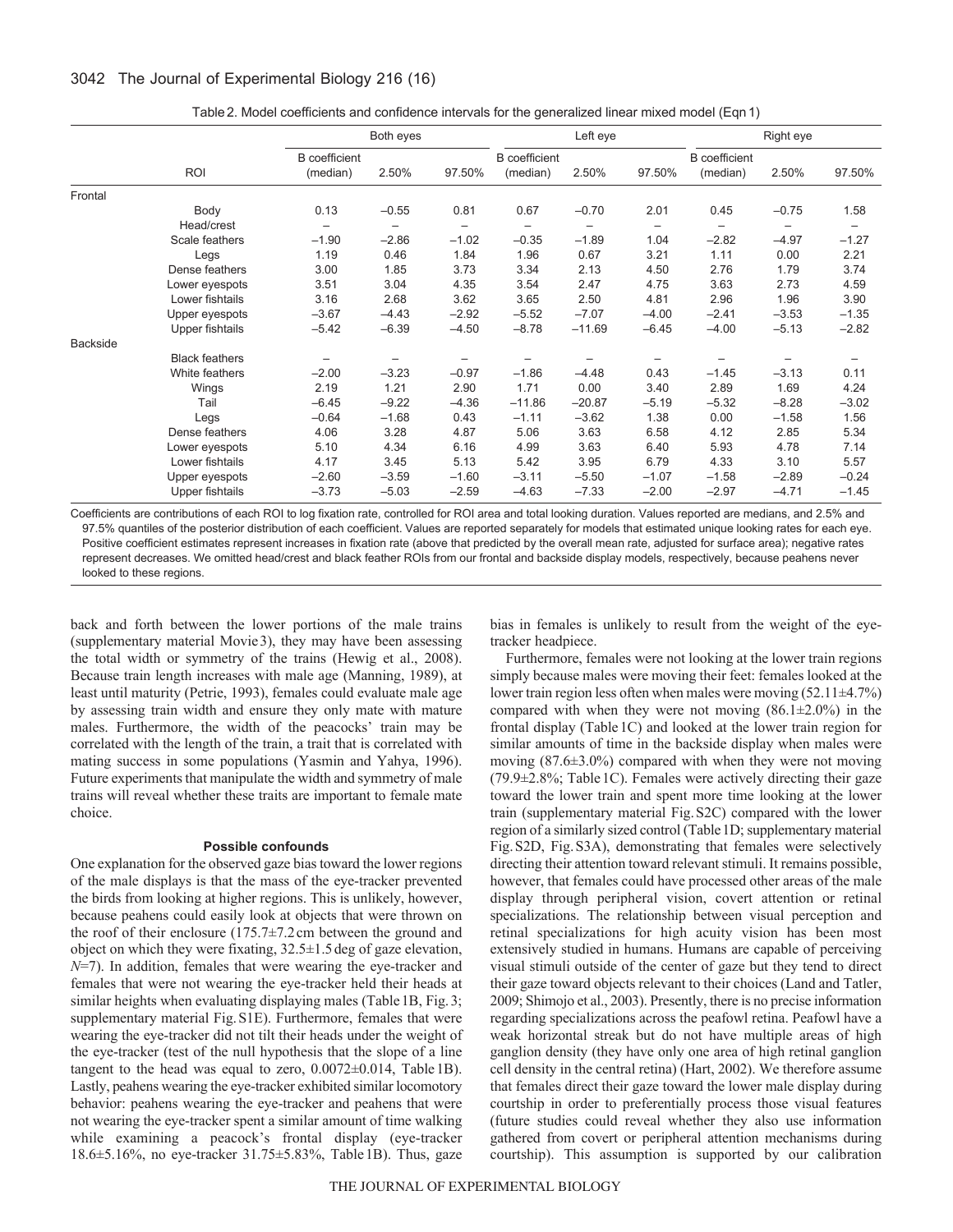procedure in which females oriented directly toward novel objects or food with minimal offset (supplementary material Movie1) and by our predator trials in which females directed their gaze directly toward the threat (supplementary material Movie2).

### **Role of the upper train**

Even though we found that the peahens were primarily assessing the lower train, the upper train of the peacock may play an important role in courtship as a long-distance attraction signal in dense vegetation (supplementary material Fig.S2B). Peahens spent more time looking at the upper region of an artificial train when the lower train was obscured (supplementary material Fig.S2E) (which can occur in the birds' natural habitat by thick vegetation; J.L.Y., personal observation; Fig.S2B) compared with when the lower train was visible (Table 1D; supplementary material Fig. S2C, Fig. S3B). When the lower train was obscured (supplementary material Fig.S2E), peahens also spent more time looking at the upper train compared with a control of the upper region of similarly sized branches (supplementary material Fig.S2F, Fig.S3B; Table 1D). Most importantly, when the lower train of a peacock was obscured (supplementary material Fig.S2G) and the peahens were relatively far away from the artificial train, peahens approached the upper train with a shorter latency, tended to make more visits to the upper train, and spent more time near the upper train (Table 1E) compared with a control of similarly sized branches (supplementary material Fig.S2H, Fig.S3C,D). These results suggest that when the lower train of the peacock is not visible, peahens direct more attention toward the upper train and use it as a long-distance attraction signal to help locate mates for close inspection.

## **Gaze in relation to behavior**

Female gaze is influenced by certain male and female behavior (Table 1F). We found that female gaze depends upon train rattling and wing shaking (the only auditory components of these displays) as well as male movement, suggesting an interaction between behavioral and physical components of the male visual display. Females spent more time gazing at frontal displays (51.2±2.4%) when the males were train rattling (occurring during 28.3% of the displays) compared with when they were not train rattling (37.4±2.2%; Table 1F). Similarly, females spent more time gazing at backside displays  $(33.16\pm2.8\%)$  when the males were shaking their wings (occurring during 64.4% of the displays) compared with when they were not shaking their wings  $(15.0 \pm 2.3\%)$ ; Table 1F); they spent more time gazing at backside displays  $(31.3\pm3.2\%)$  when the males were moving (occurring during 24.2% of the displays) compared with when they were not moving (25.6±2.1%; Table 1F). Females also spent more time gazing at frontal displays when the males were located closer to the females (45.5±2.2%) compared with when they were farther away (35.3±3.6%; Table 1F); males may therefore be able to attract attention by minimizing the distance between themselves and the females. To determine whether females spent more time looking at male displays because males rattled, shook their feathers, or moved more when females were already looking at them or females looked at male displays more because the males were rattling, shaking their feathers or moving, we examined female gaze patterns directly before, during and after males rattled, shook their feathers and moved (there was only an effect for train rattling and wing shaking; Table 1G). Directly before males rattled their feathers, females spent less time looking at the frontal display compared with when the males were rattling their feathers



Fig. 5. (A)The mean (and s.e.m.) amount of time females (*N*=11) gazed at the male frontal display before, during and after train rattling. (B) The mean amount of time females (*N*=9) gazed at the male backside display before, during and after wing shaking.

(Table 1G, Fig.5A); directly before males shook their wings, females spent less time looking at the backside display compared with when the males were shaking their feathers (Table 1F, Fig. 2A). These differences in attention suggest that females directed their attention toward male displays (both frontal and backside) because the males were rattling their feathers and shaking their wings.

Directly after males rattled their feathers, females spent less time looking at frontal displays than when the males were rattling their feathers (Table 1G); directly after males shook their wings, females spent similar amounts of time looking at backside male displays than when the males were shaking their wings (Table1G). Females also looked at the displays more often after the males rattled their feathers (Table 1G, Fig. 5A) and tended to look at the displays more often after the males shook their wings (Table1G, Fig.5B) compared with before they rattled their feathers or shook their wings, indicating that train rattling and wing shaking helped maintain the attention of females even after the rattling or wing shaking ended. Overall, these findings demonstrate that the train-rattling and wing-shaking components of male displays serve to both attract and maintain the attention of females.

#### **CONCLUSIONS**

The evolution of complex, multicomponent sexual traits has been controversial, but recent evidence suggests that they may evolve to capitalize on female sensory and cognitive processes (Hebets and Papaj, 2005). Assessing potential mates on leks, peahens are faced with one of the most famously elaborate displays in the natural world, as competing males fan and shimmer their trains. Surprisingly, we found that peahens selectively attend to only a fraction of this display, mainly gazing at the lower portions of the male train and only rarely at the upper portions, head or crest. However, the females appear to use the upper train as a long-distance attraction signal. Therefore, elaboration of the peacock's train may reflect a complex and multi-stage process of mate choice, with different components of the train acting at different stages. In addition, we found that males can attract and maintain female attention by rattling their trains and shaking their wings. Taken together, these results suggest that the evolution of complex, multicomponent displays may be favored both by multiple functions for different display components and by interactions between display components (Fleishman, 1988; Hebets and Papaj, 2005; Rosenthal, 2007). These findings, based on the first measurements of eye movements in any freely moving bird, support the hypothesis that female cognitive processes, including selective attention, play a crucial role in sexual selection (Dukas, 2002). Furthermore, they highlight the potential of eye-tracking technology to understand the evolution of animal signals by looking at these signals through the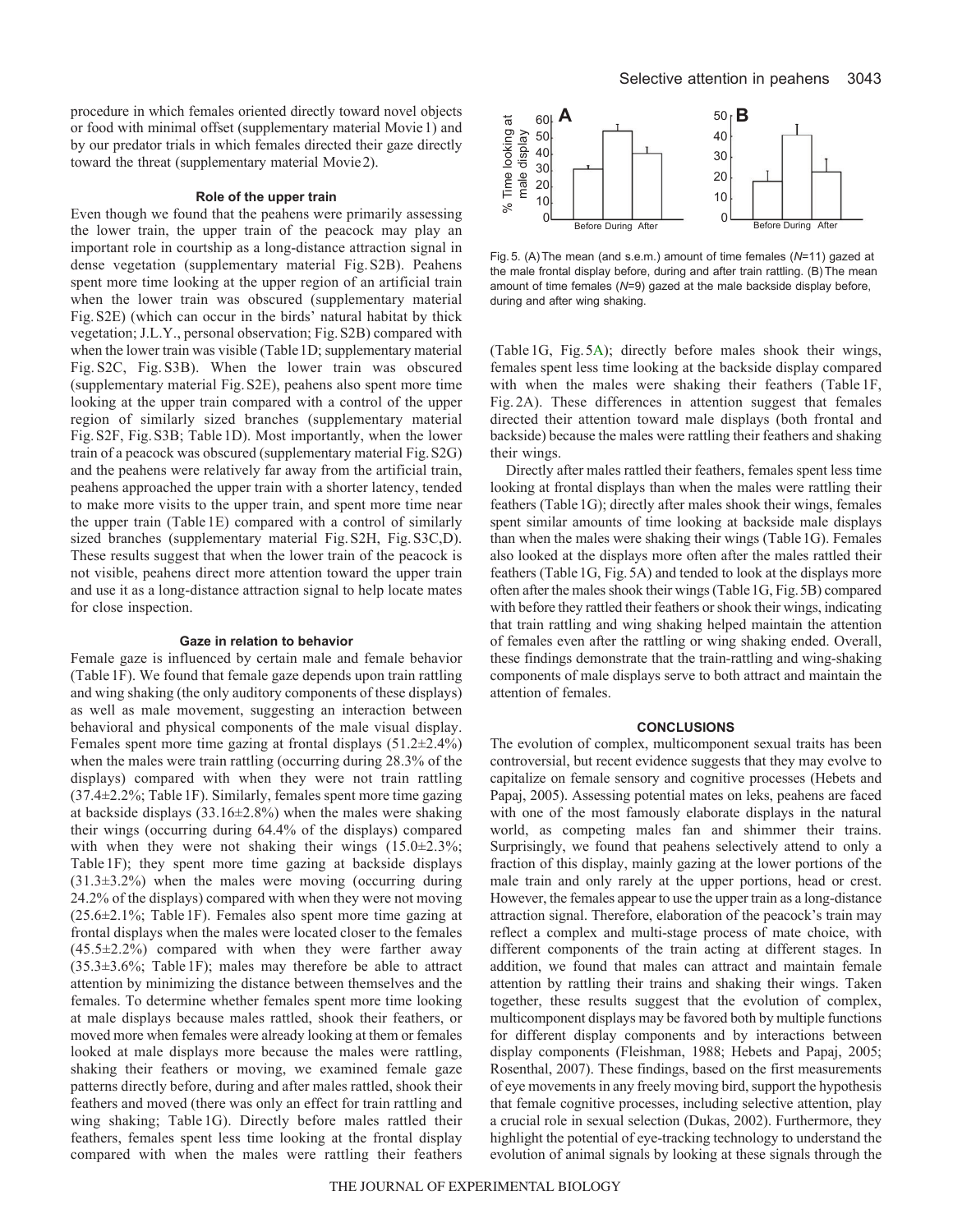eyes of the animals (Rupp and Wallen, 2007; Shepherd and Platt, 2008; Yorzinski and Platt, 2010).

## **APPENDIX**

## **Validation experiments**

To confirm that the peahens were able to look upwards (and were therefore not inhibited by the weight of the eye-tracker from doing so), we conducted trials in 2010–2011 in which we threw salient objects (such as a large stick or a ball of tinfoil) on the roof of their enclosure (approximately 1.8m tall) and recorded their gaze as they responded. Furthermore, to demonstrate that females with the eyetrackers were adopting normal head orientations (and not drooping their heads under the weight of the equipment), we compared the height of their heads with that of females that were not wearing the eye-tracker. To do so, we randomly selected video clips in which females were evaluating male displays while wearing the eye-tracker (videos were taken from this study) and not wearing the eye-tracker (videos were taken from online sources or private collections). At 5s intervals, we obtained the screen coordinates of the top of the bird's head, the top of the bird's shoulder and the ground. The distance between the top of the head and the shoulders was divided by the distance between the shoulders and the ground (this proportion ensured that the values were consistent irrespective of the distance between the birds and the video camera). The mean value of this ratio was taken for each video clip. In addition, we addressed whether peahens with the eye-tracker tilted their heads toward one side under the weight of the eye-tracker. We examined video images of females with the eye-tracker while they were looking directly at an external camcorder and assessed whether they were tilting their heads. We obtained the screen coordinates of both sides of the birds' heads and then calculated the slope (a slope of zero indicates that the head was not tilted). We took the mean of two different measurements from each bird. Lastly, we examined whether peahens spent a similar amount of time walking while examining a peacock's frontal display by comparing the amount of time females spent walking when they were or were not wearing the eye-tracker. We also compared the percentage of time that females looked at the lower train region (lower eye-spots, lower fishtails, lower dense feathers and legs) with respect to whether males were moving to assess whether females were looking at the lower train regions (see Results and discussion) simply because males were moving their feet.

To demonstrate that peahens orient their gaze toward behaviorally relevant stimuli, we presented females with a taxidermy raccoon (*Procyon lotor*) in an outdoor enclosure (3.4×5.7m) while recording the gaze of the peahens [recording from the left eye of the birds and correcting for parallax errors (see 'Video coding' below) by measuring the distance between the bird and stimuli] in January–February 2012. The taxidermy raccoon was mounted on a skateboard (supplementary material Fig.S2A) and hidden underneath a large container that had a cloth covering one of the sides. A researcher revealed the raccoon by pulling on a fishing line that was attached to the front of the skateboard and pulled the raccoon out of the container (approximately  $0.21 \text{ m s}^{-1}$ ) through the side with the cloth (Yorzinski and Platt, 2012). The raccoon moved along a track (5m long) that was elevated 0.85m off the ground. It was pulled halfway across the track (2.5m), remained stationary for 90s, and was then pulled through the remainder of the track and removed from the enclosure. We determined the amount of time each female spent looking within 5deg of the area where the raccoon would be located (halfway across the track) for 90s before the raccoon was revealed ('pre-trial'). We compared this pre-trial time to the amount of time each female spent looking within 5deg of the raccoon while the raccoon was stationary (90s; 'during-trial') using a Wilcoxon signed rank test to determine whether the pretrial and during-trial values were different from zero. We also compared the number of fixations peahens made within 5deg of the predator (while the predator was stationary) and of where the predator would be located during the pre-trial period using a Wilcoxon signed rank test. The peahens were always within several meters of the stationary raccoon (mean  $\pm$  s.e.m. 2.01 $\pm$ 0.21 m, range 1.26–3.84m).

#### **Video coding**

We isolated all video clips in which a male displayed to a female with his train erect and while directly facing her. This display clip began when the females first directed their gaze toward the displaying male. The clip ended when the females looked away from the male and did not look at him again during that particular display; if the females continued gazing at the male after the display ended (which occurred when the male turned away from the female), then the clip ended as soon as the male turned away. We refer to the displays during these clips as frontal displays. We also isolated all video clips that were 15s before and 15s after the frontal display clips; we refer to the displays during these clips as backside displays. We analyzed fewer backside display clips than frontal display clips because we excluded backside display clips in which the females never looked at the displaying male. We used custom-written Matlab scripts to analyze these clips field-by-field. For each clip, the gaze point on the first field was categorized into three mutually exclusive and exhaustive categories: directed at the displaying male, directed at environmental features (including the other male in the lek) or indeterminate. The gaze was classified as environmental even if the female was looking at the other male because the females rarely compared the displays of males simultaneously (in fact, only one female ever gazed back and forth between the frontal displays of the two males she was viewing). The gaze was classified as indeterminate when the software did not accurately track the gaze of the bird, such as when sunlight obscured the videos, radio frequency transmission was poor or when the bird was blinking. If the gaze was categorized as being directed at the displaying male, then the relative location of the gaze on the displaying male in the video was mapped on to a still image of that particular male. For example, if the female was looking at a particular eyespot of the male in the video, then the corresponding eyespot of the male in the still image was marked. This process was repeated for all fields in the clip and generated a list of *x*–*y* coordinates for each field that indicated where the female was looking.

The gaze coordinates were adjusted to eliminate parallax errors (Maurer, 1975). Parallax errors exist because the scene camera cannot be perfectly aligned with the eye of the bird without physically occluding the bird's vision. The errors occur when the distance between the eye of the bird and the target differ from the distance between the eye of the bird and the calibration plane. The scene camera was approximately 20mm above the eye and either 10mm to the right of the eye (when recording from the left eye) or 10mm to the left of the eye (when recording from the right eye). Given that the calibration plane was 200mm from the eye, the gaze coordinates needed to be shifted upwards by 5.71 deg [ $arctan(20/200)$ ] and to the left by 2.86 deg [ $arctan(10/200)$ ; when we recorded from the right eye] or to the right by 2.86deg (when we recorded from the left eye) (Li, 2006). For example, if the female was fixating a male that was 1000mm away with her left eye, the gaze was shifted upwards by 80mm [1000–200tan(5.71)] and to the right by 40mm [1000–200tan(2.86)]. We estimated the distance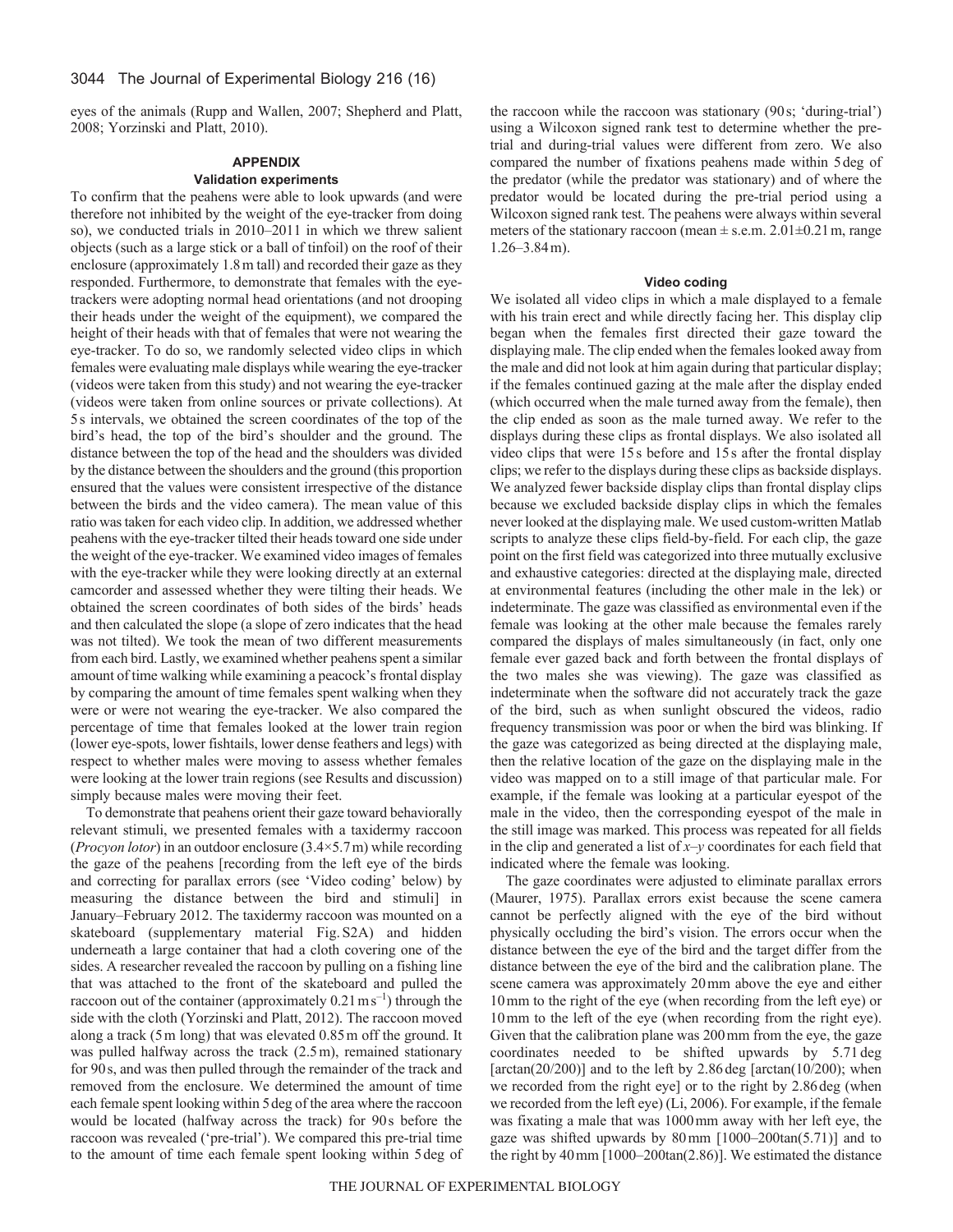between the displaying male and female by measuring the width of the male's body (in pixels) in the eye-tracker scene camera. We determined the width of a similarly sized object at known distances and then used this conversion to estimate the distance between males and females.

We used additional custom-written Matlab scripts to process the data. We identified 16 ROIs on each still image of the frontal male display (Fig.2A) and 20 ROIs of each still image of the backside male display (Fig.2B,C). The frontal display regions included exact outlines of different areas of the display: body, head and crest, left scale feathers (green feathers that are directly behind the body of the displaying males), right scale feathers, left dense feathers (a row of feathers along the bottom of the train that contain curved feathers and eyespot feathers), right dense feathers, left lower eyespots (feathers that end in ocelli and go as high as the height of the male's head), right lower eyespots, left upper eyespots, right upper eyespots (feathers that end in ocelli and are higher than the height of the male's head), left lower fishtails (the longest feathers that border the top and side of the train and are lower than the height of the male's head), right lower fishtails, left upper fishtails (the longest feathers that border the top and side of the train and are higher than the height of the male's head), right upper fishtails, left leg, and right leg. The backside display male regions included exact outlines of different areas of the display: right upper eyespots, left upper eyespots, right upper fishtails, left upper fishtails, right lower eyespots, left lower eyespots, right lower fishtails, left lower fishtails, right dense feathers, left dense feathers, right tail, left tail, right white feathers, left white feathers, right black feathers, left black feathers, right wings, left wings, right leg, and left leg.

For each field in each clip in which a female was gazing at the male, the scripts determined within which ROI the gaze coordinates fell. Given the existence of eye-tracker error, it is possible that gaze coordinates positioned near ROI boundaries fell within an adjacent ROI rather than the ROI within which the true gaze was directed; however, this error should be random with respect to our hypotheses, and given the large number of gaze points, this is unlikely to have significantly affected the results. We then determined the total number of fields a female spent looking at each ROI and the number of different ROIs a female looked at for each clip. We made these calculations for all of the clips. We only analyzed fixations and define fixations as looking at one or more gaze points within a 50pixel diameter area that lasted at least 100ms. There are infinite ways by which the male display could be demarcated into ROIs but we chose to divide the male display into sectors based on the observed scanpaths (Fig.4). The scanpaths demonstrate that the females gaze at the lower sections of the train and we therefore divided the male display into ROIs that captured this clear division of attention. The conclusions presented in this manuscript are not dependent on our choice of ROIs: as clearly shown in Fig.4, any reasonable ROI demarcations would support our main conclusions.

We also used the eye-tracker videos and the camcorder videos to analyze behavioral data. For each video clip, we recorded the fields during which the males were rattling their feathers, the males were shaking their primary wings (backside display only), the males were walking, or the females were walking. We used sound analysis software (Raven, Cornell Lab of Ornithology) to view the audio track of the DVD recordings and analyzed the times during which males rattled their feathers.

#### **Inter-observer reliability**

One research assistant coded the gaze of the peahens in all of the frontal display videos and another research assistant coded all of the backside display videos; these data were used in the analyses. To ensure that coding was unbiased, we had the same set of frontal display videos scored again by a different research assistant. The gaze points were assigned to the same category (male display, environment or indeterminate gaze) in the majority of cases (mean  $\pm$  s.e.m. across all of the display clips 88.4 $\pm$ 0.73%). Furthermore, when the gaze was directed at the displaying male, we determined the difference in pixel locations between the *x*-coordinates and *y*coordinates for both coders for each field and took the mean for each display clip; we then tested whether these differences were equal to zero. We found that the locations of the gaze that were mapped onto the still images were not significantly different between coders (*x*-coordinates:  $t=1.15$ ,  $N=135$ ,  $P=0.251$ ;  $v=$ coordinates: *t*=0.48, *N*=135, *P*=0.631).

#### **ACKNOWLEDGEMENTS**

We thank Geoff Adams, Shanna Bierman, Larry and Hally Bohs, Priya Bose, Jack Bradbury, Jerome Braun, Monica Carlson, Dick Coss, Katie Davis, Sidney Dickinson, Lindsey Garrison, Elias Guestrin, Ann Hedrick, Sylvia Hood, Olivia Hurd, Alan Krakauer, Andrew Krystal, Mark Laidre, Alex Lee, April Kolstad, Peter and Martha Klopfer, Tom Hahn, Sally McFadden, Michael Morrissey, Gaby Nevitt, Don Owings, Rikki Razdan, Ellie Ross, Stephen Shepherd, Dan Schmitt, Libby and Liam Searles-Bohs, Andy Sih, Allison Simler, Tom Soker, Gregg Stilwell, Clay Rouse, Rachel Umphrey, Sandra Vehrencamp, Josh Wallman, Emma Willis, and Rhonda, Walter and Brent Yorzinski, and three anonymous reviewers.

#### **AUTHOR CONTRIBUTIONS**

J.L.Y. conceived the project and collected the data. J.S.B. and J.L.Y. engineered the peafowl eye-tracker. J.L.Y. and J.M.P analyzed the results. J.L.Y., G.L.P. and M.L.P. designed the experiments and wrote the manuscript.

#### **COMPETING INTERESTS**

No competing interests declared.

#### **FUNDING**

This research was funded by a National Science Foundation graduate research fellowship, an Animal Behavior Society Student Research Grant, the Animal Behavior Graduate Group at UC Davis, the Chapman Memorial Fund, a Grant-In-Aid of Research from the National Academy of Sciences (administered by Sigma-Xi, The Scientific Research Society), a Philanthropic Educational Organization Scholar Award, and a National Geographic Society/Waitt Foundation grant to J.L.Y. UC Davis provided funding to G.L.P. The Alfred P. Sloan Foundation and Duke Lemur Center provided funding to M.L.P.

#### **REFERENCES**

**Andersson, M.** (1994). *Sexual Selection*. Princeton, NJ: Princeton University Press. **Basolo, A. L.** (1990). Female preference predates the evolution of the sword in swordtail fish. *Science* **250**, 808-810.

- **Becker, W. and Fuchs, A. F.** (1969). Further properties of the human saccadic system: eye movements and correction saccades with and without visual fixation points. *Vision Res.* **9**, 1247-1258.
- **Bradbury, J. and Vehrencamp, S.** (2011). *Principles of Animal Communication*, 2nd edn. Sunderland, MA: Sinauer Associates.
- **Dakin, R. and Montgomerie, R.** (2011). Peahens prefer peacocks displaying more eyespots, but rarely. *Anim. Behav.* **82**, 21-28.
- **Darwin, C.** (1871). *The Descent of Man and Selection in Relation to Sex.* London: Murray.
- **Duchowski, A.** (2003). *Eye Tracking Methodology: Theory and Practice*. London: Springer-Verlag.
- **Dukas, R.** (2002). Behavioural and ecological consequences of limited attention. *Philos. Trans. R. Soc. B* **357**, 1539-1547.
- **Fantz, R.** (1958). Pattern vision in young infants. *Psychol. Rec.* **8**, 43-47.
- **Fleishman, L. J.** (1988). Sensory influences on physical design of a visual display. *Anim. Behav.* **36**, 1420-1424.
- Hamada, T. (1984). A method for calibrating the gain of the electro-oculogram (EOG) using the optical properties of the eye. *J. Neurosci. Methods* **10**, 259-265.
- **Hart, N. S.** (2002). Vision in the peafowl (Aves: *Pavo cristatus*). *J. Exp. Biol.* **205**, 3925-3935.
- **Hebets, E. A. and Papaj, D. R.** (2005). Complex signal function: developing a framework of testable hypotheses. *Behav. Ecol. Sociobiol.* **57**, 197-214.
- **Hewig, J., Trippe, R., Hecht, H., Straube, T. and Miltner, W.** (2008). Gender differences for specific body regions when looking at men and women. *J. Nonverbal Behav.* **32**, 67-78.
- **Jones, A. G. and Ratterman, N. L.** (2009). Mate choice and sexual selection: what have we learned since Darwin? *Proc. Natl. Acad. Sci. USA* **106 Suppl. 1**, 10001- 10008.